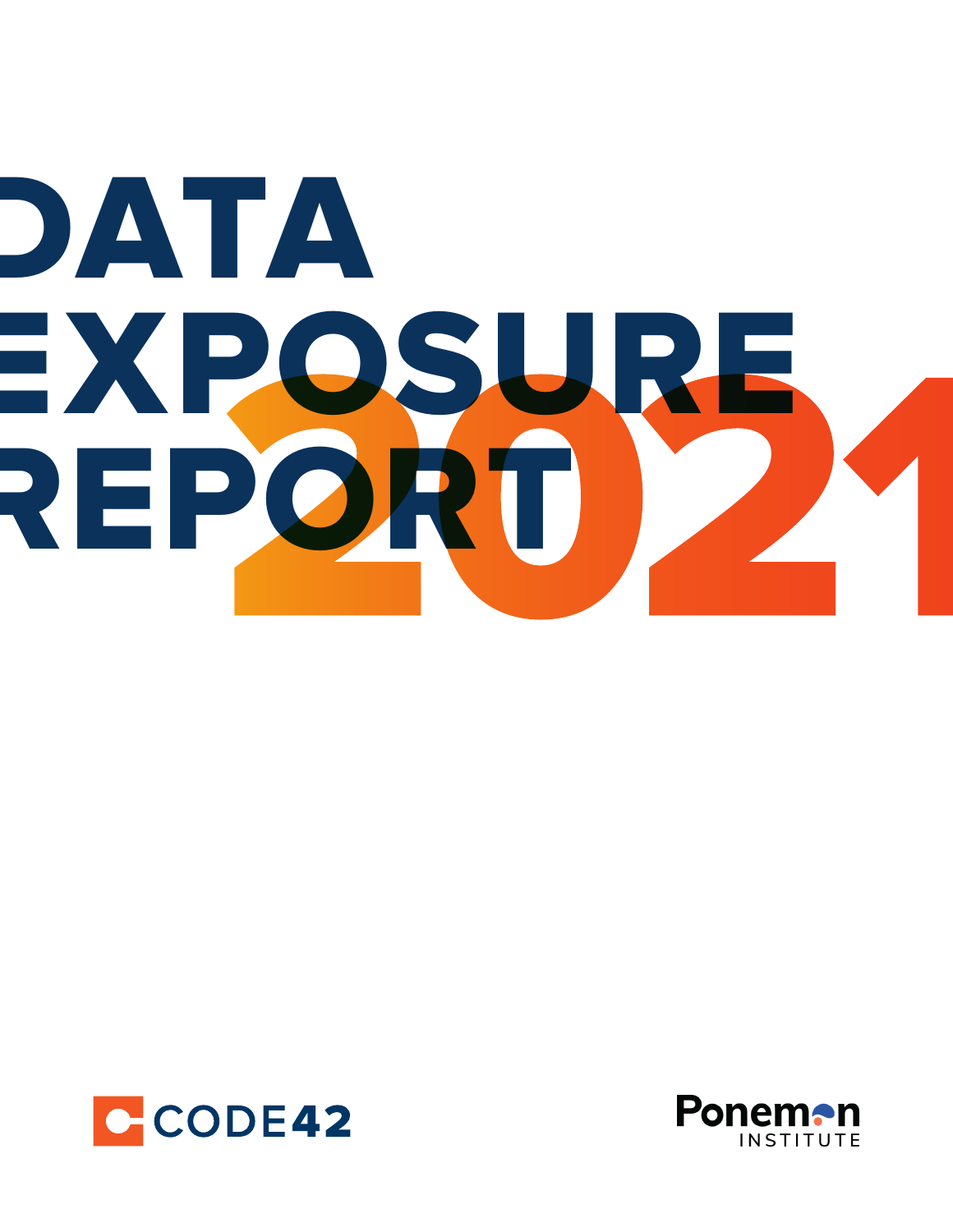# Data Exposure Report Code42

**COVID-19 Creates Perfect Storm for Insider Risk Growth, Organizations Unprepared to Protect Data**

Research Conducted by Ponemon Institute for Code42

Published December 2020

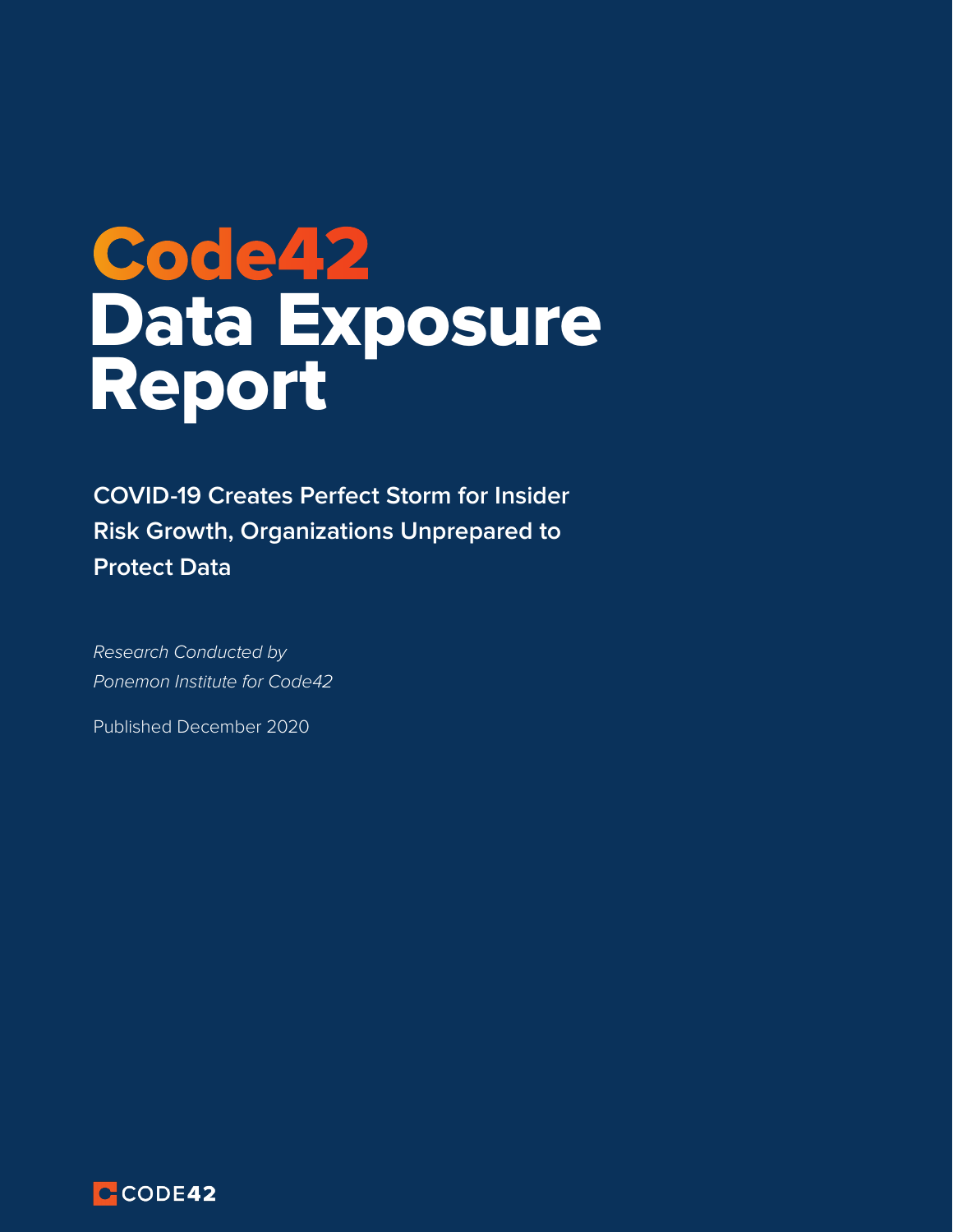### Introduction Part 1

Insider Risk is a broad data protection issue that affects every organization. It is an outcome of employees getting their work done – accessing, creating and sharing files and data – in today's collaboration culture. It's unavoidable. Left unchecked, though, Insider Risks to data could threaten the future of the digital enterprise.

The purpose of *The Code42 2021 Data Exposure Report on Insider Risk* is to gain a better understanding of the many dimensions – from technology, process and budget to market conditions and internal perceptions – that impact organizations' security posture around Insider Risk to data. To craft this report, Code42 worked with Ponemon Institute in October of 2020 on a survey of US-based IT security leaders and business decision makers. This report represents a summary of those survey findings. Over the coming months, Code42 will release several subsequent reports, each diving deeper and revealing insights into specific topics outlined here.

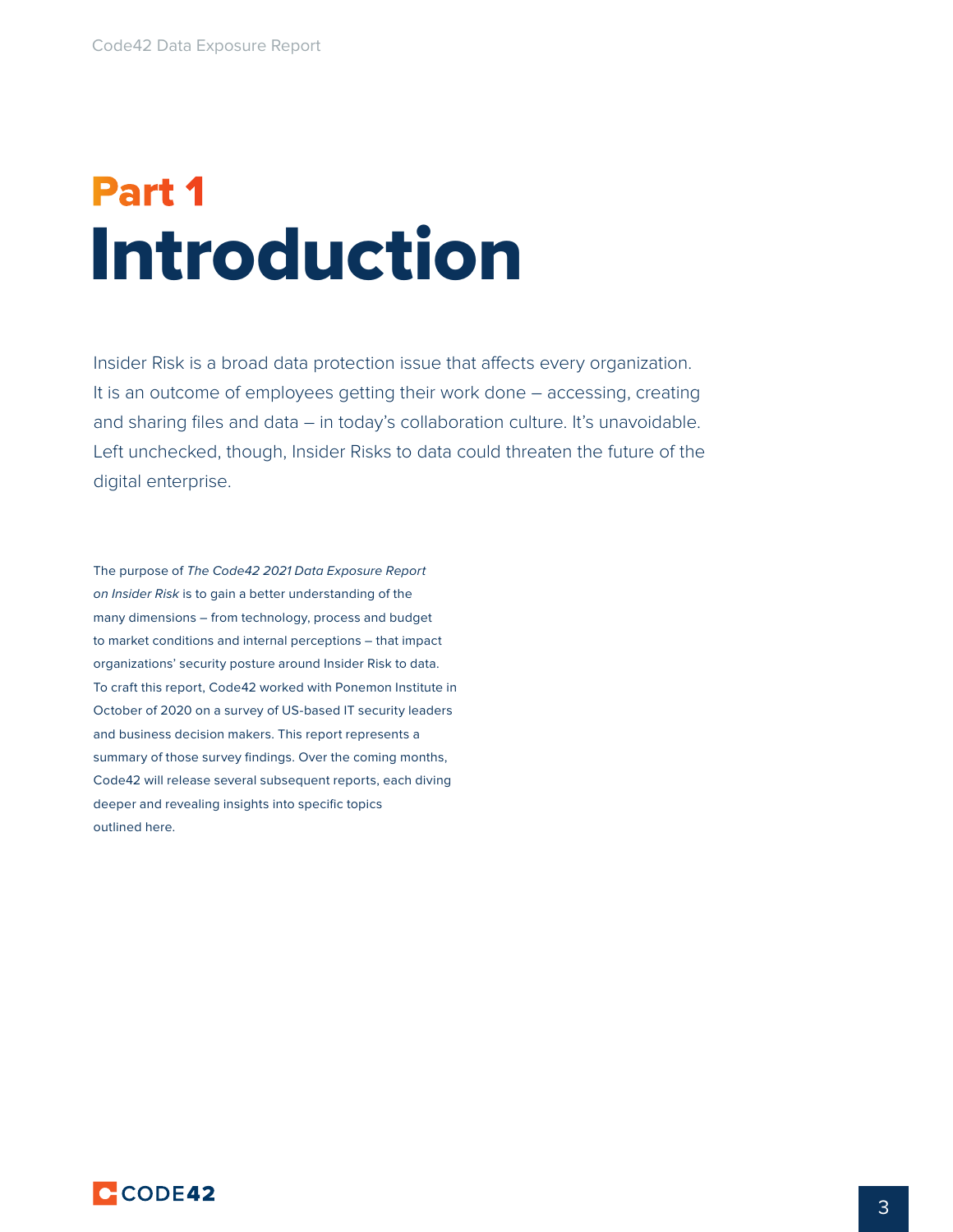# Executive Summary

The study found that both business and security leaders are allowing massive Insider Risk problems to fester in the aftermath of the significant shift to remote work in the past year. In this report, we examine a number of factors, which we believe are leading to this growing threat.

#### **Importantly, COVID-19 was a force accelerator and perfect storm during 2020 for insiders to put data at risk.**

85%

**KEY FINDING:**  Employees are 85% more likely today to leak files than they were pre-COVID.

**Organizations are faced with multiple challenges when it comes to building and running Insider Risk programs.**



#### **KEY FINDING:**

More than half (54%) of organizations don't have an Insider Risk Response Plan and 40% don't assess how effectively their technologies mitigate insider threats.

**Security teams are operating in maintenance mode with outdated tools, which aren't adapted to the collaboration tech we use in our daily work – and that is leaving organizations exposed as they look to the future.**



**KEY FINDING:** 59% of IT security leaders expect Insider Risks to increase in the next two years.

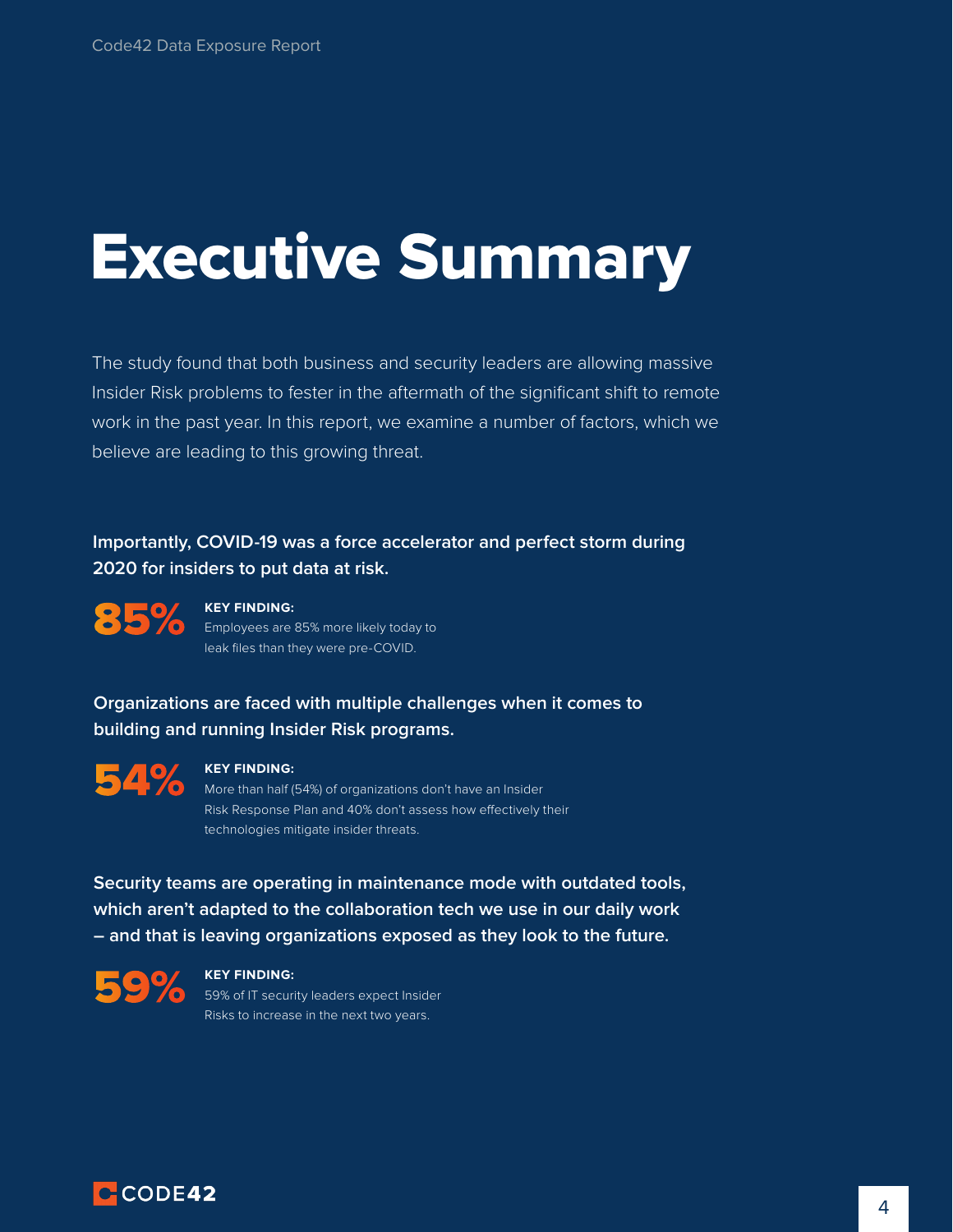# **When it comes to**  Insider Risk**, is your business prepared for what's to come?**

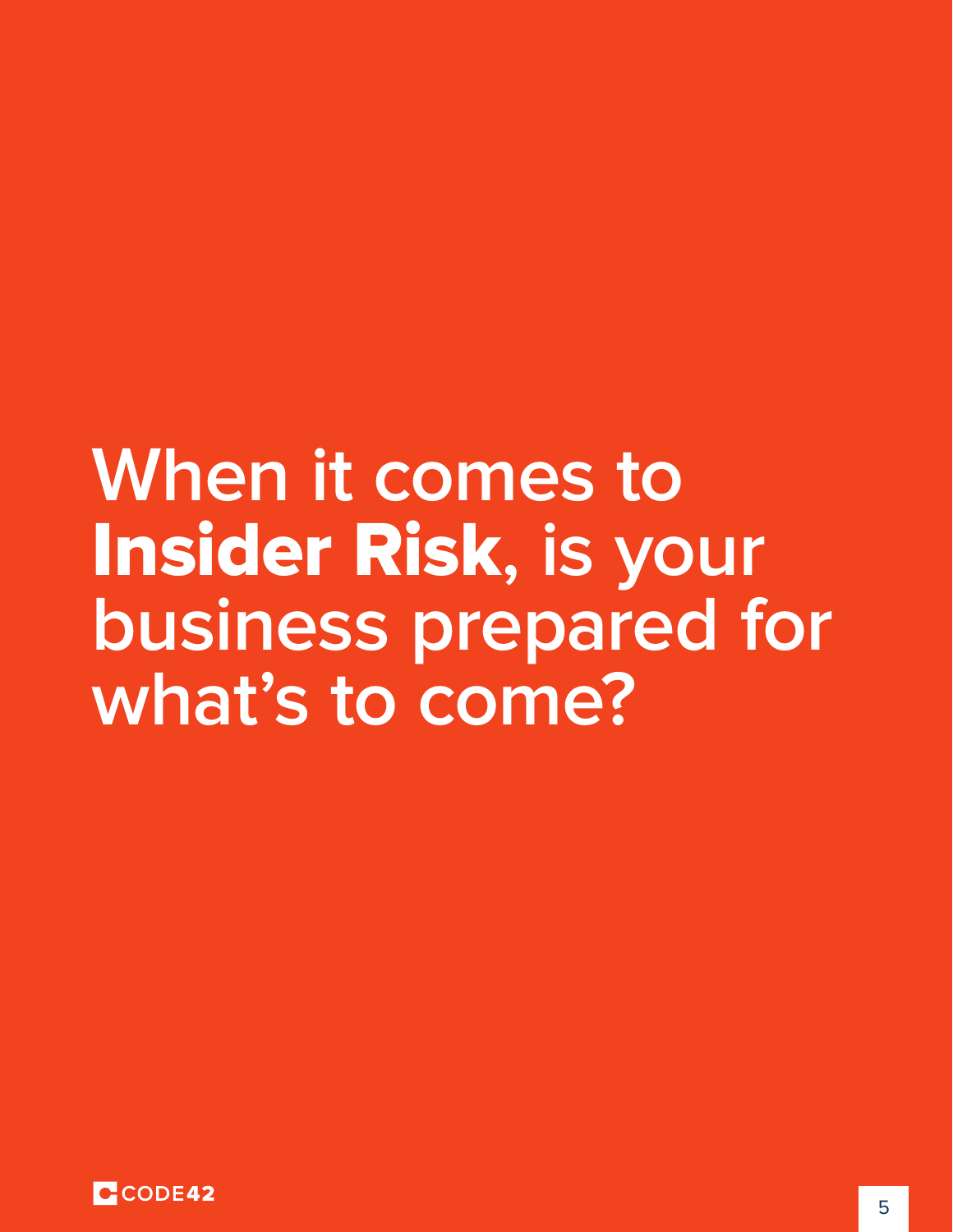# COVID-19 has exacerbated an already growing threat. Part 2

Prior to the pandemic, cloud-based collaboration technologies and workforce turnover had become [major drivers](https://www.code42.com/news-releases/code42-data-exposure-report-collaborative-work-environments-dynamic-workforce-exacerbate-insider-threat-problem/) of data exfiltration as Insider Risk programs were failing to keep pace with today's digital workplace. Insider Risk is certainly not a new threat vector, but with our new work-from-home normal, and rising employee burnout rates, companies just can't keep up.

In the past year, **76% of IT security leaders say their organization has experienced one or more data breaches involving the loss or theft of sensitive information** contained in documents or files.

They also reported that the two most common causes of these data breaches were malicious or criminal insiders and employee carelessness followed by external attacks and system glitches, to name a few.



*of organizations have experienced a data breach involving the loss or theft of sensitive information*

**Most common causes of a data breach**





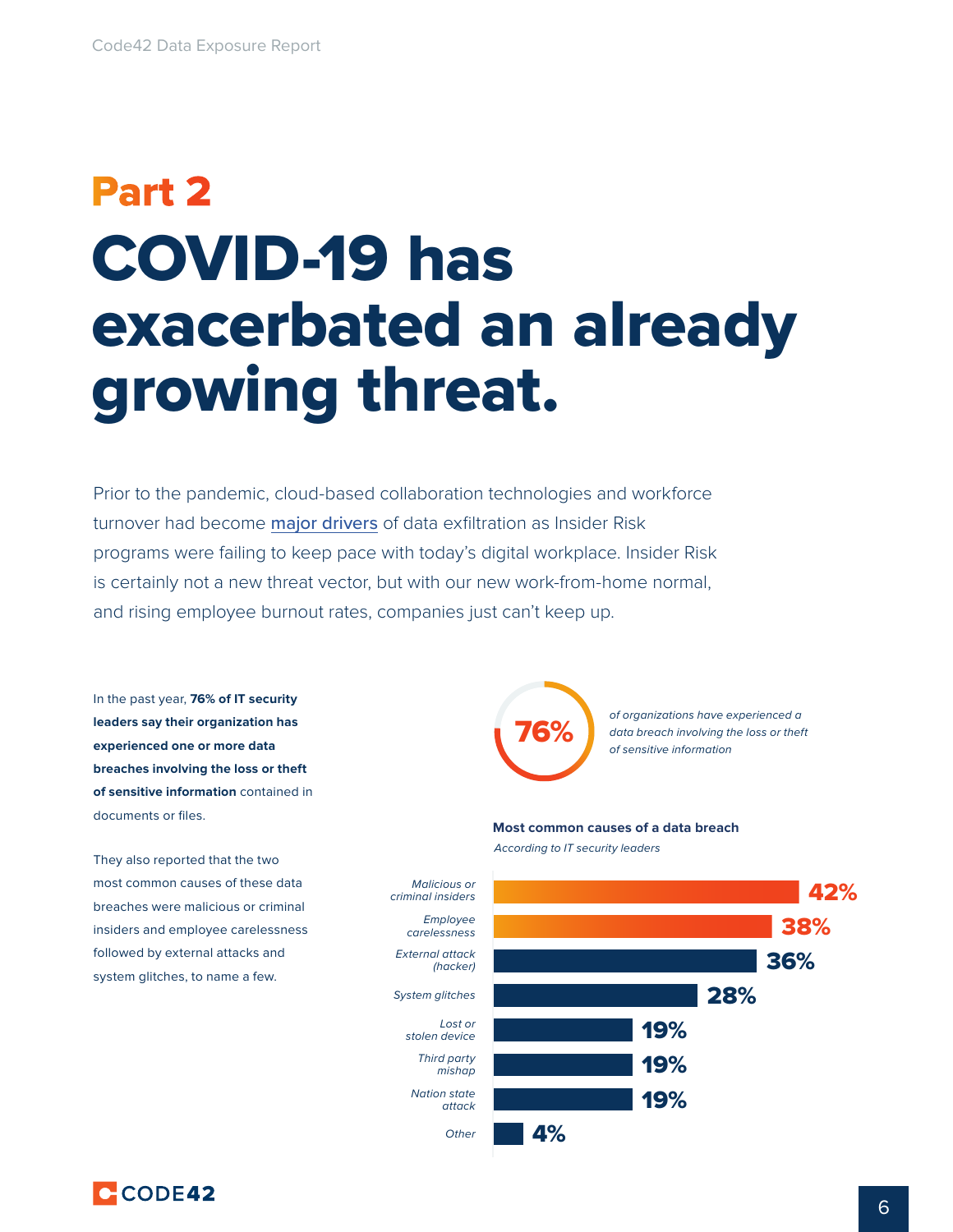

A remote, unsupervised, collaborating, off-network workforce creates a perfect storm for data leaks from insiders. **Since COVID-19**, **61% of IT security leaders said their remote workforce was the cause of a data breach.** They also reported that since the start of the pandemic, their employees have been **85% more likely to leak files than they were pre-COVID** (28% pre-COVID to 52% today).

According to IT security leaders, remote workforces pose a greater risk to data because home networks are less secure (71%) and employees do not follow security protocols as closely as they do when they're in the office (62%).

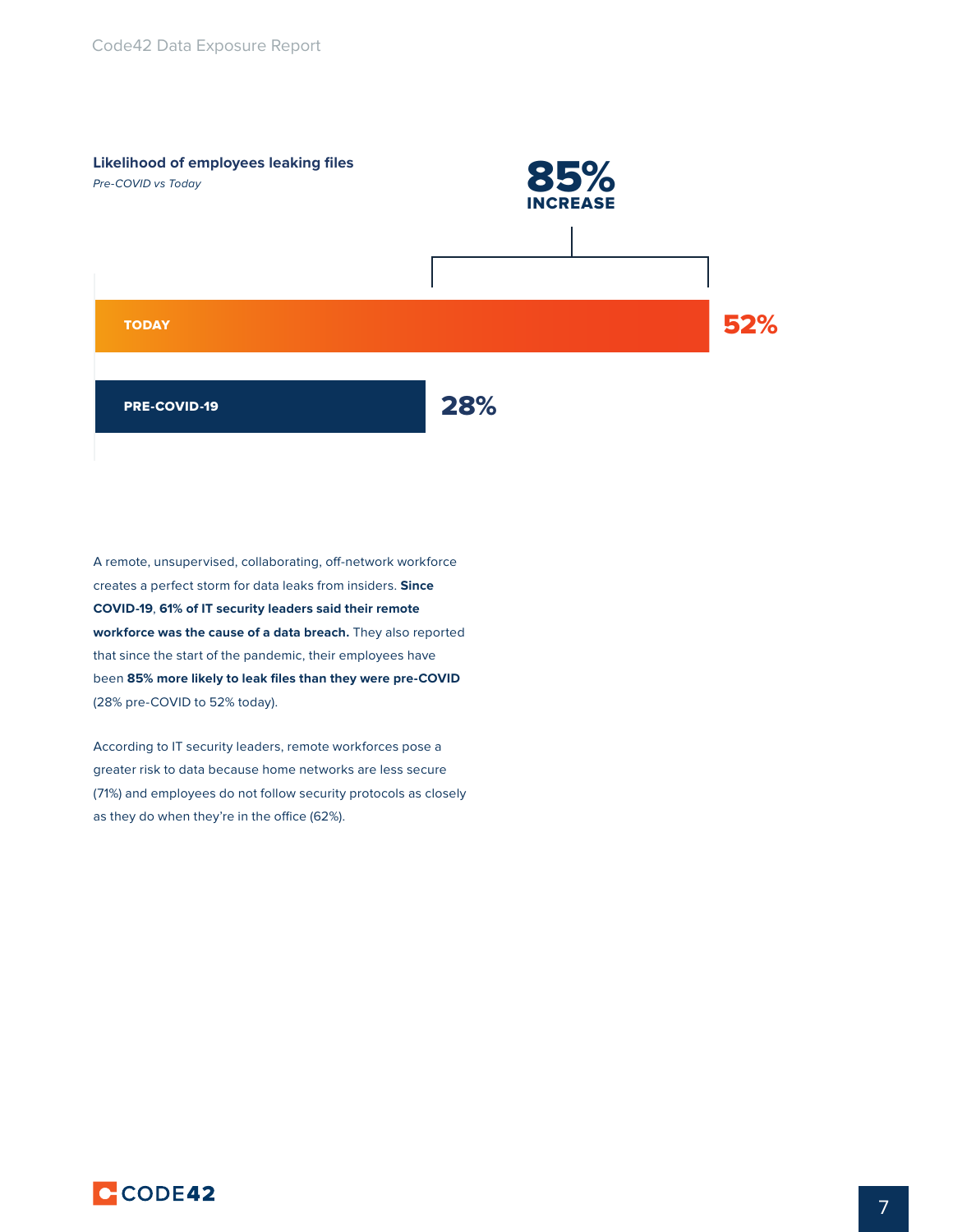# Organizations face challenges on all fronts when dealing with Insider Risk. Part 3

According to IT security leaders, it takes an average of 118 days to identify a data breach and 55 days to contain one – a nearly six month process. Why is that?



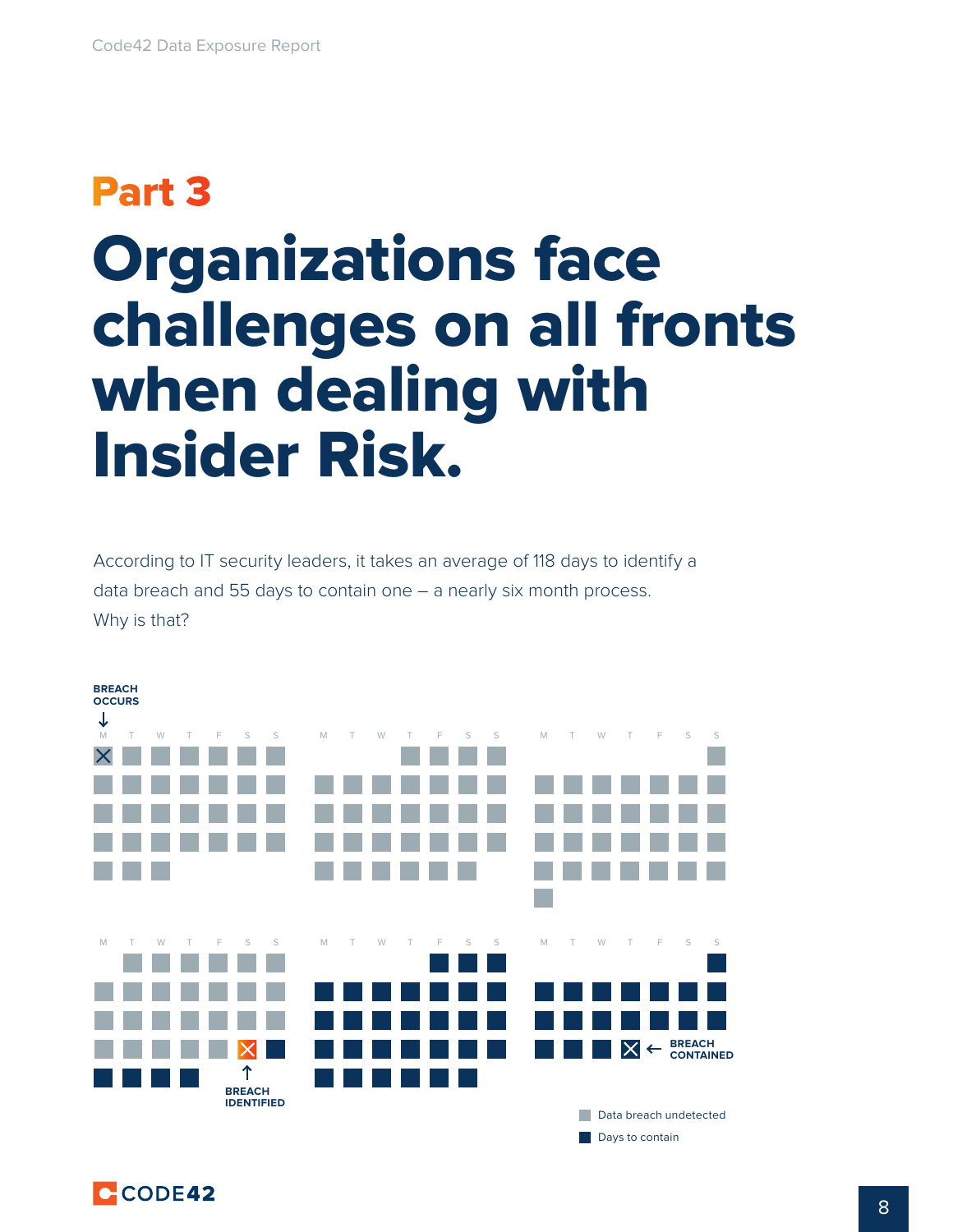#### **Attitudes about ownership of work products have shifted over time.**

More than **three-quarters (80%) of business decision makers believe they are entitled to or should own their work product.** In 2019, 71% of business decision makers felt entitled to their work, up slightly over 2018 when 65% of leaders felt they do or should own their work product.

#### **Business decision makers who believe they are entitled to or should own their work product**



*\* Historical figures sourced from research provided by Sapio Research for Code42 2018 Data Exposure Report and Code42 2019 Data Exposure Report.* 

#### **If everyone owns security, then no one owns security.**

It is not clear who has ultimate authority and responsibility for controlling and mitigating the insider threat challenge. IT Security leaders put line of **business leaders (44%), General Counsel (33%)** and **end users (30%)** ahead of even **CISOs (28%).**

Survey respondents identified the primary challenges to mitigating insider threat. They say it comes down to a lack of collaboration between IT security and lines of business (61%); a lack of leadership (51%); not being a priority (48%); and a lack in-house expertise (43%).

**IT security leader responses to the question, "***who has ultimate authority and responsibility for controlling and mitigating the insider threat challenge***?"**



*Security is more accountable than they are admitting.*

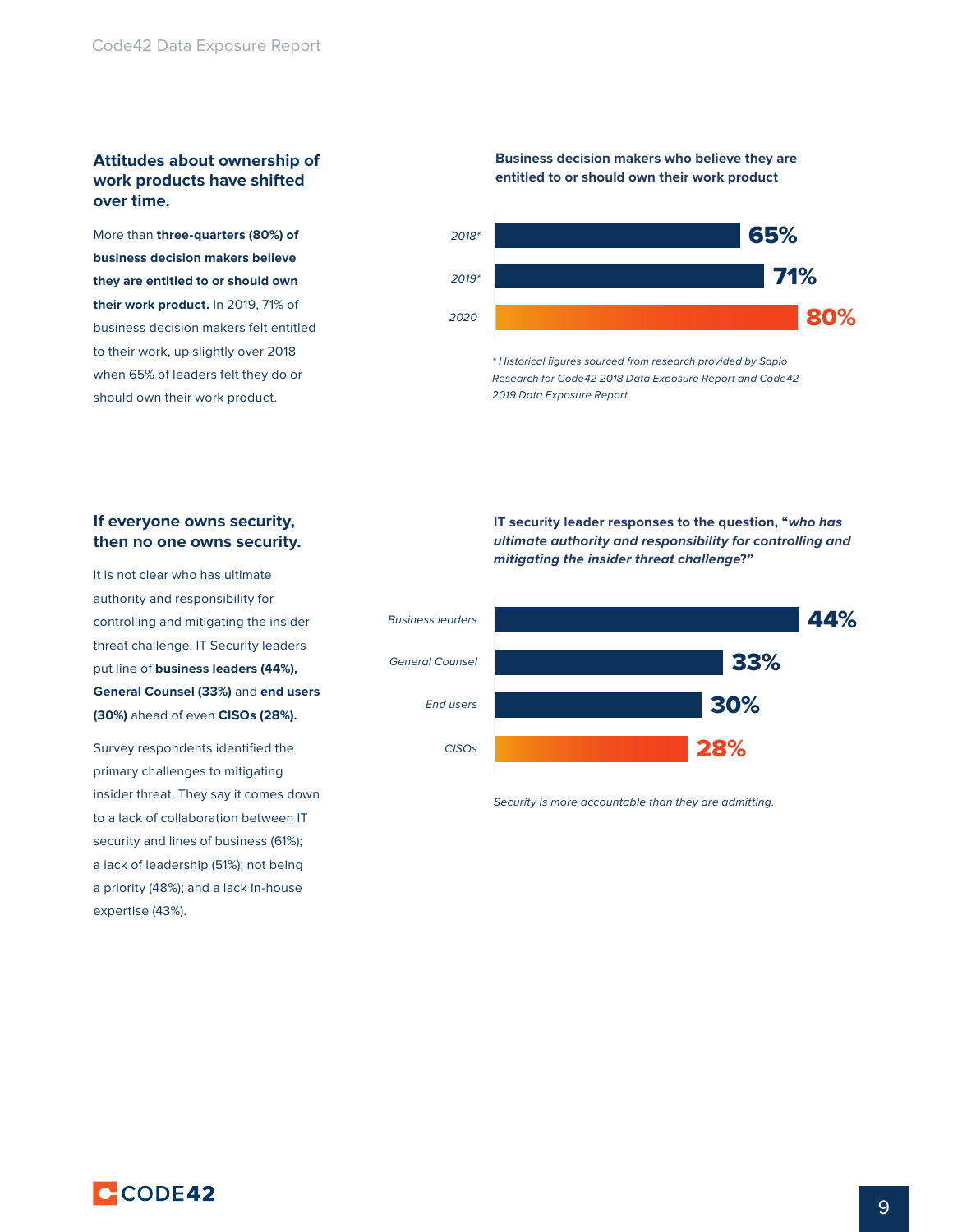

*of organizations have an insider risk response plan*

#### **Insider Risk response processes are broken.**

The C-suite and board of directors are under-informed about their organization's insider threat posture on a near-term regular basis. IT security leaders say in 70% of organizations, the C-suite and board of directors are **briefed on insider threats annually, only when requested, on an ad-hoc basis or not at all.**

**Less than half of organizations, a mere 46%, have an Insider Risk response plan** (IRRP). Of those with an IRRP, 71% apply it inconsistently or on an ad hoc basis.



*of respondents do not regularly assess how effectively their technologies mitigate insider threats*

#### **Security tools for Insider Risk are not adapted to the way we work.**

Nearly three-quarters (71%) of security teams lack complete visibility to sensitive data movement, according to IT security leaders.

The vast majority (91%) of security teams do NOT have purpose-built technology to document insider threat cases.

**Forty percent (40%)** of survey respondents say they **do not regularly or ever assess how effectively their technologies mitigate insider threats**.

2 IN 3 *IT security leaders believe* 

*their budget for Insider Risk is insufficient*

#### **Budget issues prevail.**

**Two-thirds (66%) of IT security leaders believe their budget for Insider Risk is insufficient**, and 54% of IT security leaders spend less than 20% of their budgets on Insider Risk.

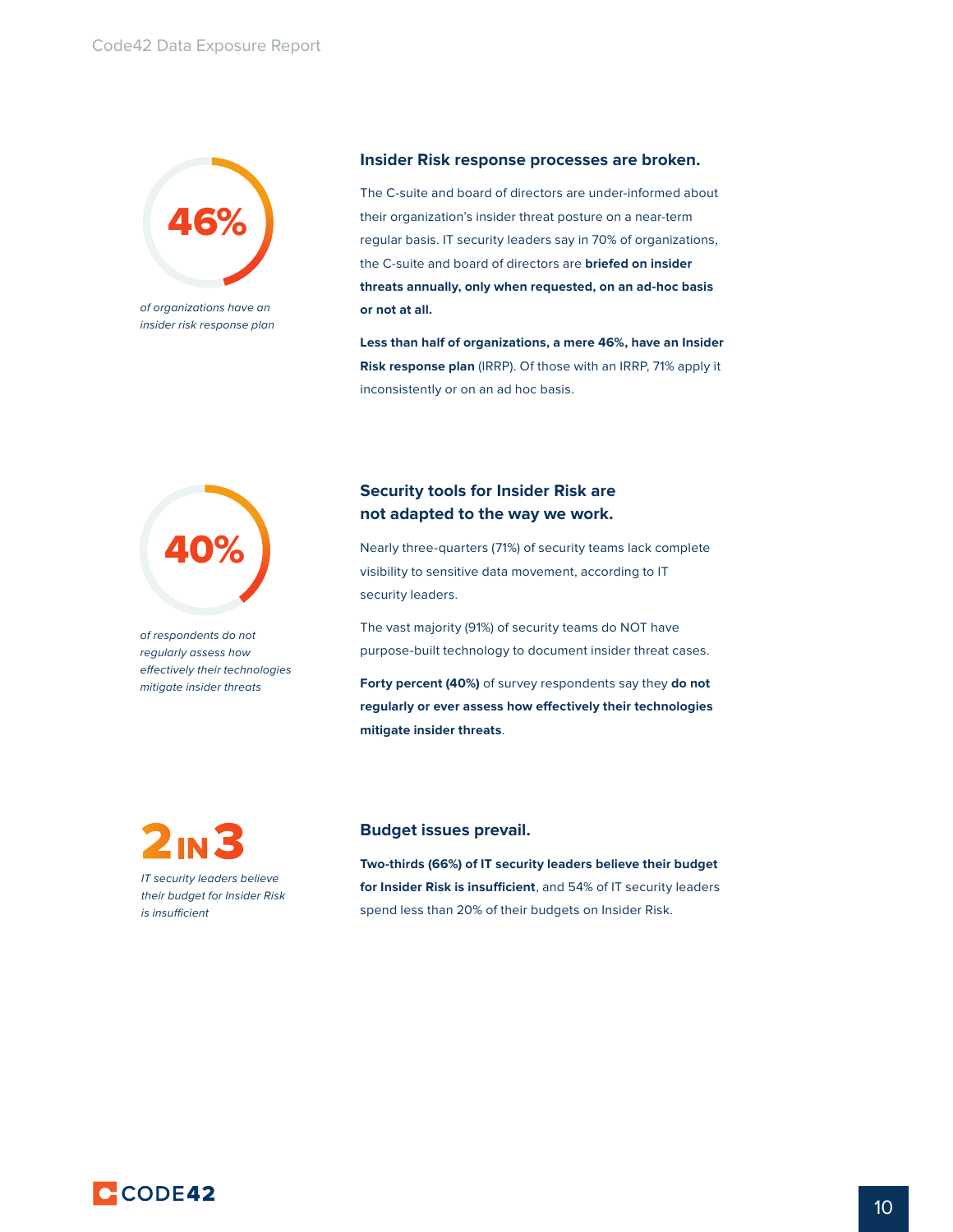# With Insider Risks predicted to increase, security teams need to mature their capabilities – and DLP is not the answer Part 4

**Fifty-nine percent (59%) of IT security leaders say Insider Risk will increase or increase significantly in the next two years.**

Employees are being disrupted while trying to do legitimate work. Over half (51%) of IT security leaders receive daily or weekly complaints about mistakenly blocking legitimate employee file activity. That means security teams are spending time managing policy exceptions on a daily or weekly basis. This validates that technologies that block file sharing have a negative impact on productivity for both weekly basis. This validates that technologies that block<br>file sharing have a negative impact on productivity for both<br>employees and security teams.

**of IT security leaders say Insider Risk will increase in the next two years.**

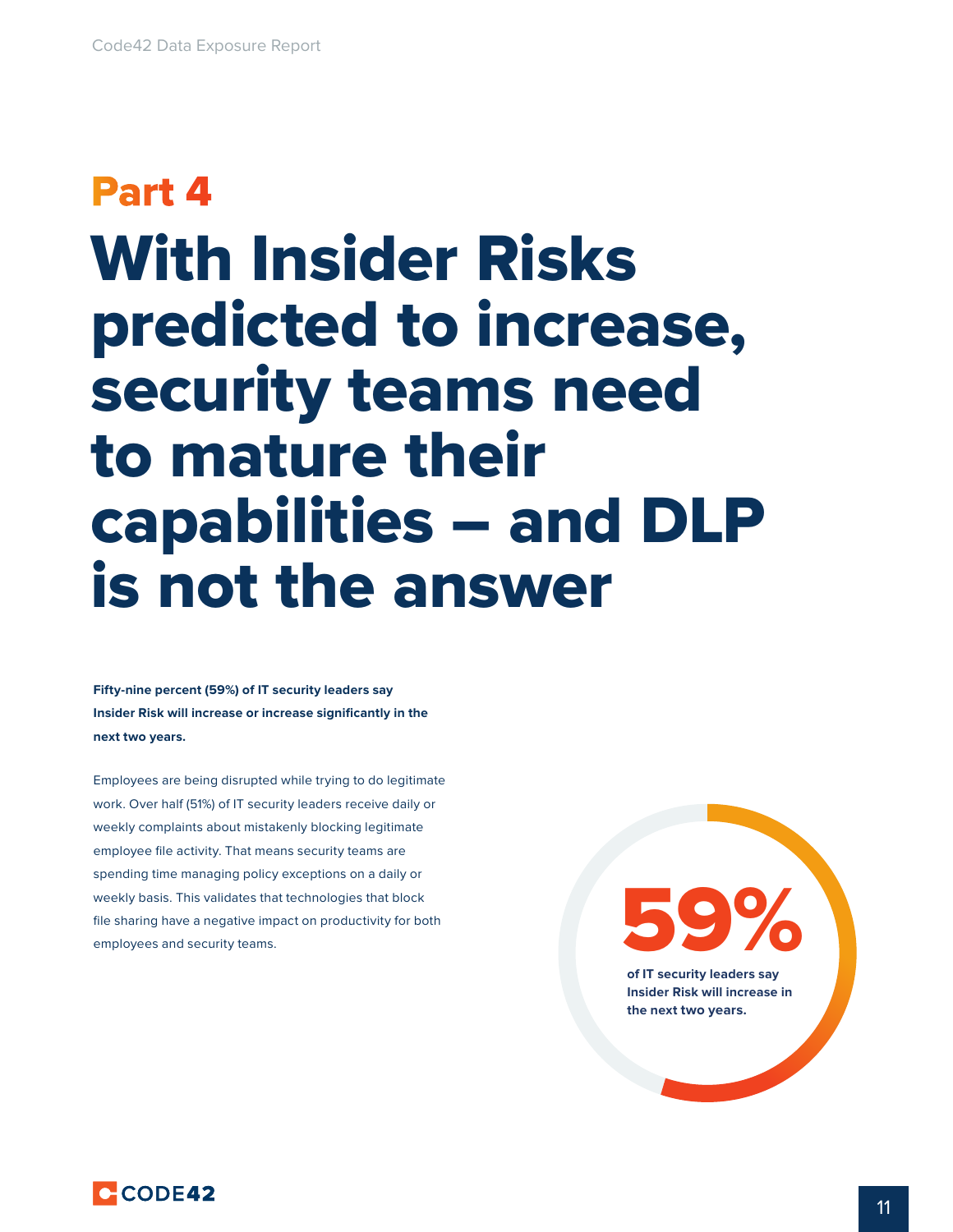

*of security teams lack historical context into user behavior*



*security professionals don't know which Insider Risks to prioritize*

Files moving from endpoint to cloud services and applications, whether employees are on or off the network, are the biggest Insider Risk blindspots for security teams.

More than half (53%) of security teams are blind to users moving files to untrusted domains. **And 56% of security teams lack historical context into user behavior.** In other words, security teams have no idea when an employee may become an Insider Risk.

Technology continues to fall short when it comes to risk prioritization. **Nearly two-thirds (63%) of IT security leaders don't know which Insider Risks to prioritize.**

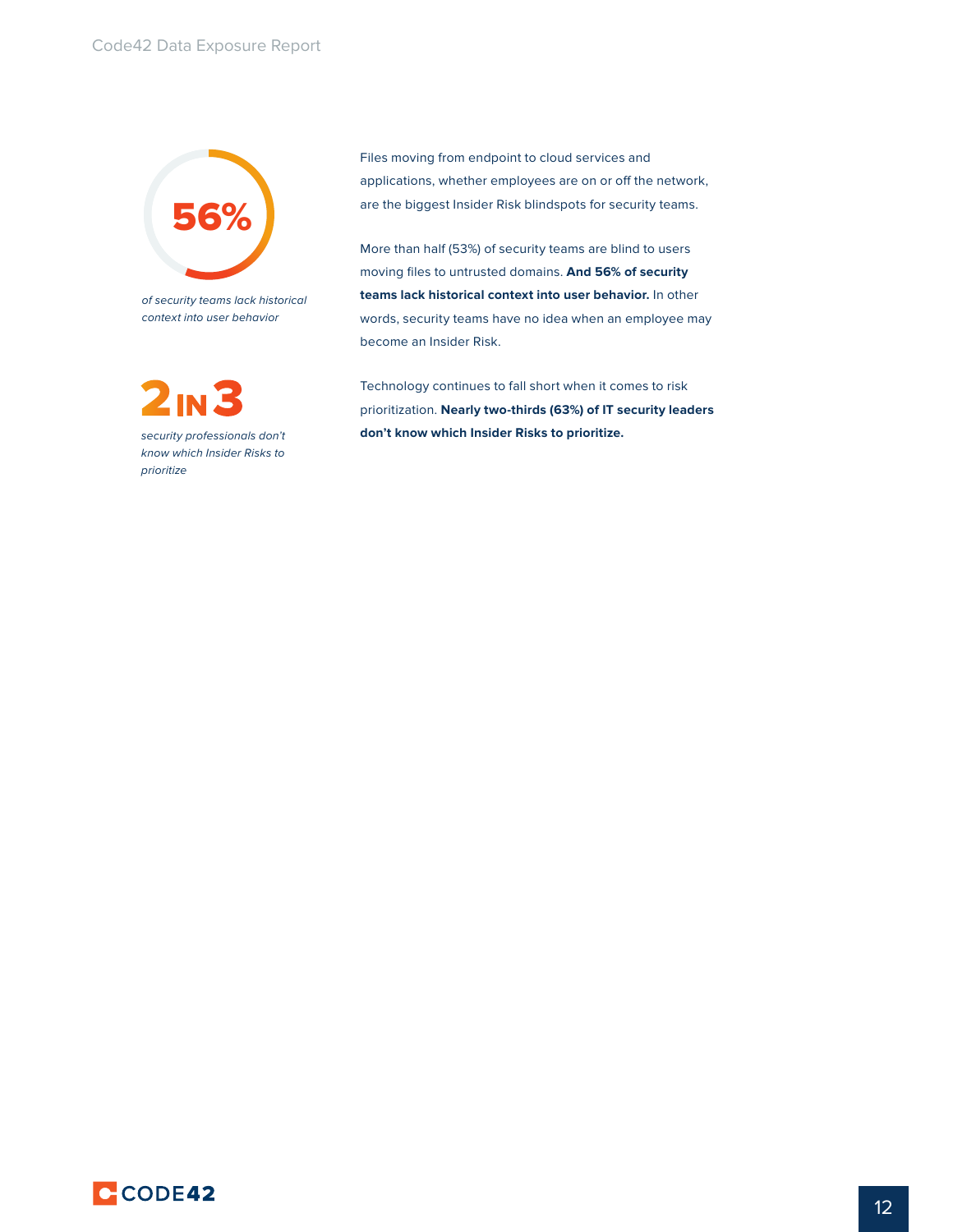### Conclusion Part 5

Insider Risk is a major wave that will continue to hit organizations in 2021, and so far, too few organizations have a life vest. To keep Insider Risk in check and preserve your digital enterprise:

#### **Embrace, then secure the collaboration culture.**

The pandemic proved a few things to businesses. It showed that employees today are more likely to leak data than they were less than a year ago. But it also revealed that the collaboration culture – with widely distributed workforces that use collaboration technologies – is highly productive and here to stay. Security teams must embrace shifts in workplace culture and adapt their Insider Risk strategies accordingly.

#### **Adopt a new approach to data security.**

Organizations today are faced with multiple challenges when it comes to building and running Insider Risk programs – including questions about data and program ownership, sub-par processes and tools and anemic budgets. To improve their security posture, organizations must revamp their Insider Risk strategies and directly address existing gaps in their programs.

#### **Invest in modern Insider Risk technology.**

To secure the collaboration culture, technology cannot frustrate employees, impede legitimate work and collaboration, force productivity workarounds and leave security teams blind to file movements. As the tide of Insider Risks continues to rise, it is critical for security teams to recast their tech stacks.

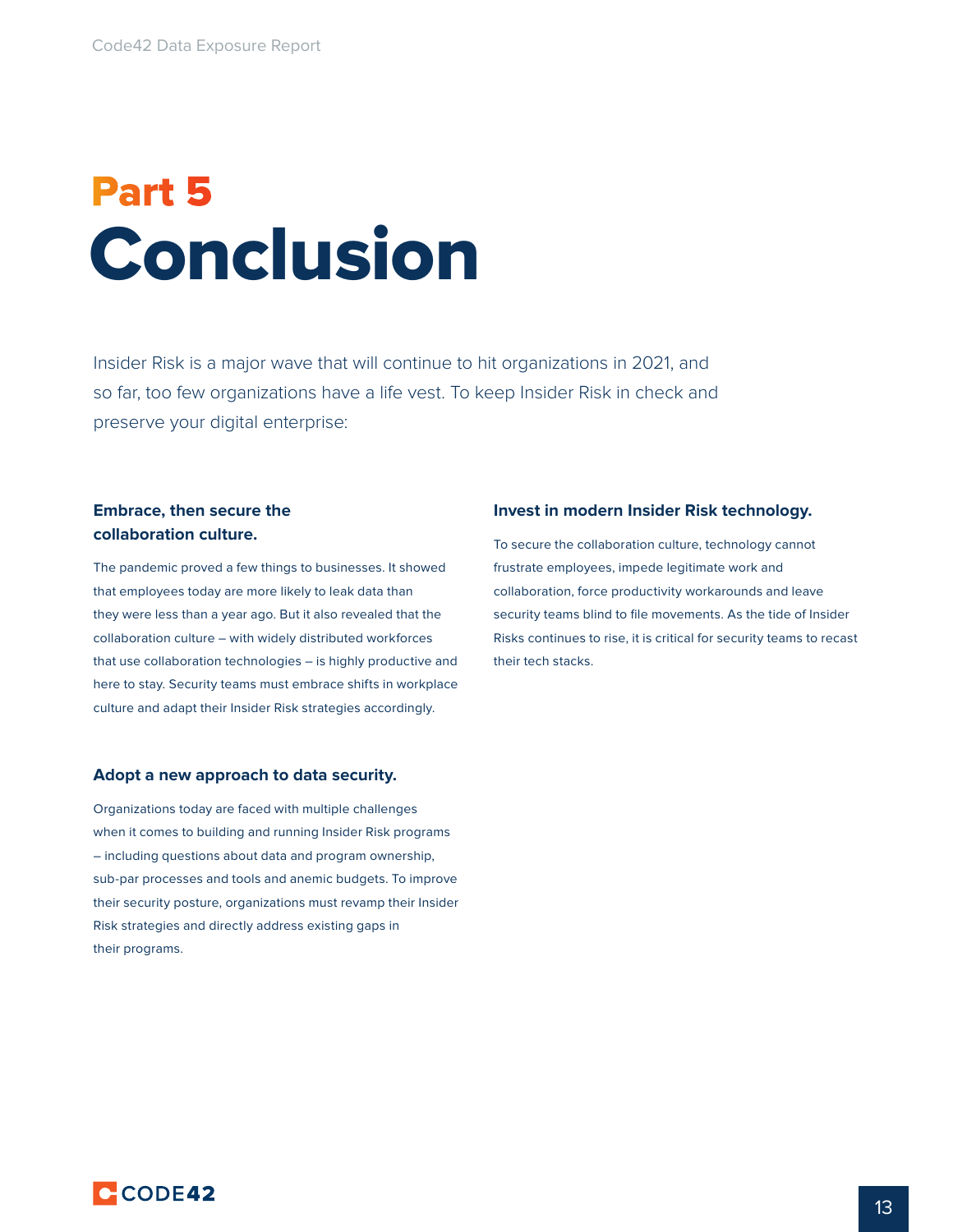# Methodology Part 6

The research for this report was conducted by Ponemon Institute. The survey was completed by 623 IT security leaders and 586 business decision makers from the U.S. All respondents were familiar with their organizations' approach to securing sensitive information.

#### **C**CODE42

#### **About Code42**

Code42 is the leader in insider risk detection and response. Native to the cloud, Code42 rapidly detects data loss, leak, theft and sabotage as well as speeds incident response – all without lengthy deployments, complex policy management or blocking employee productivity. With Code42, security professionals can protect corporate data and reduce insider risk while fostering an open and collaborative culture for employees. Backed by security best practices and control requirements, Code42's insider risk solution can be configured for GDPR, HIPAA, PCI and other regulatory frameworks.

More than 50,000 organizations worldwide, including the most recognized brands in business and education, rely on Code42 to safeguard their ideas. Founded in 2001, the company is headquartered in Minneapolis, Minnesota, and backed by Accel Partners, JMI Equity and Split Rock Partners. Code42 was recognized by Inc. magazine as one of America's best workplaces in 2020. For more information, visit [code42.com](http://code42.com).

#### **Ponemon**

#### **Advancing Responsible Information Management**

Ponemon Institute is dedicated to independent research and education that advances responsible information and privacy management practices within business and government. Our mission is to conduct high quality, empirical studies on critical issues affecting the management and security of sensitive information about people and organizations.

We uphold strict data confidentiality, privacy and ethical research standards. We do not collect any personally identifiable information from individuals (or company identifiable information in our business research). Furthermore, we have strict quality standards to ensure that subjects are not asked extraneous, irrelevant or improper questions.